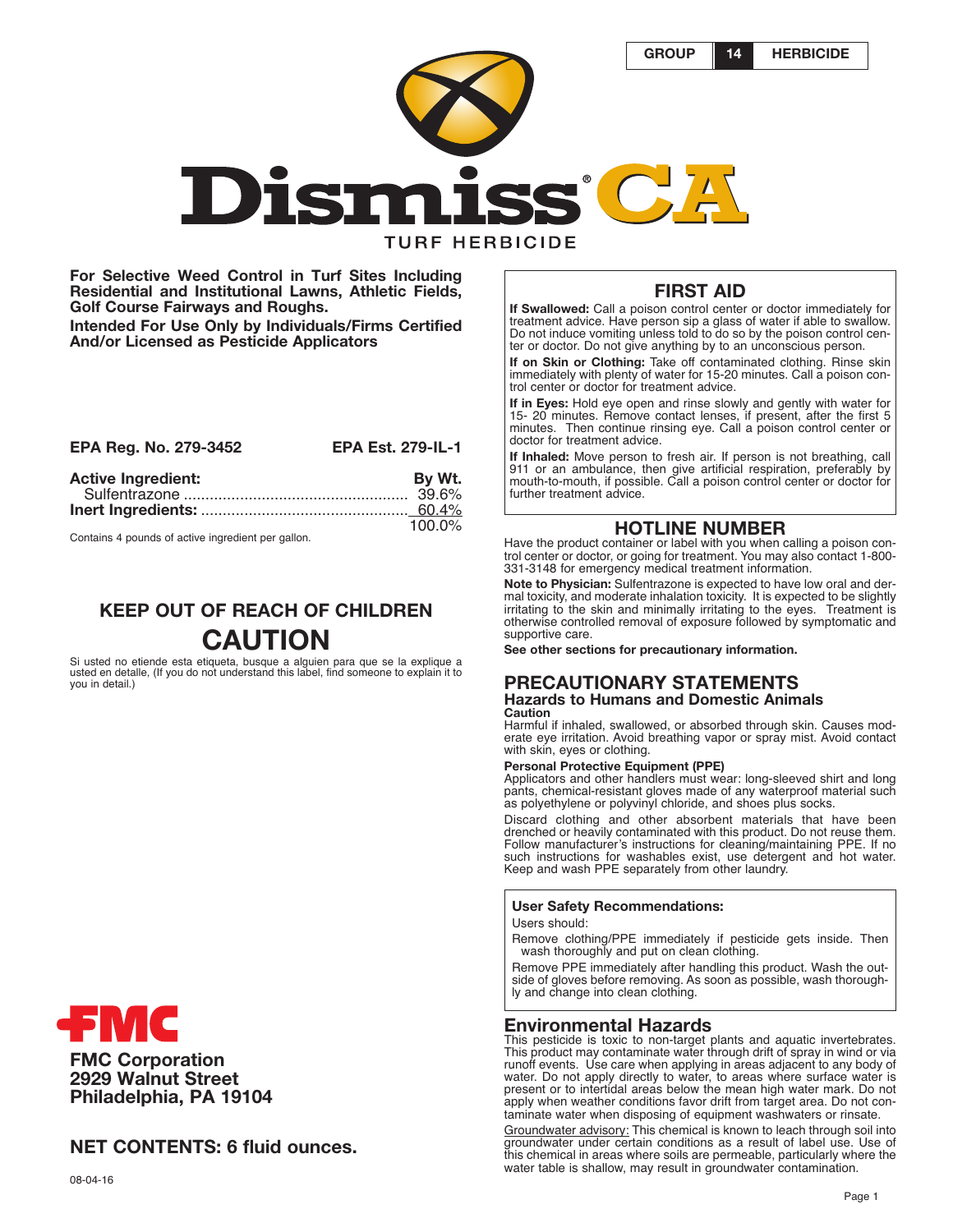#### **Do not use on coarse soils classified as sand, which have less than 1% organic matter.**

Surface water advisory: Sulfentrazone can contaminate surface water through spray drift. Under some conditions, sulfentrazone may also have a high potential for runoff into surface water (primarily via dissolution in runoff water), for several to many months post-application. These include poorly draining or wet soils with readily visible slopes toward adjacent surface waters, frequently flooded areas, areas overlying extremely shallow groundwater, areas with in-field canals or ditches that drain to surface water, areas not separated from adjacent surface waters with vegetated filter strips, and areas over-lying tile drainage systems that drain to surface waters.

# **Physical/Chemical Hazards**

Do not use or store near heat or open flame.

### **DIRECTIONS FOR USE**

It is a violation of Federal law to use this product in a manner inconsistent with its labeling.

Do not apply this product in a way that will contact workers or other persons, either directly or through drift. Only protected handlers may be in the area during application.

For any requirements specific to your State or Tribe, consult the Agency responsible for pesticide regulation.

### **Non-Agricultural Use Requirements**

The requirements in this box apply to uses of this product that are NOT with-in the scope of the Worker Protection Standard for agricultural pesticides (40 CFR Part 170). The WPS applies when this product is used to produce agricultural plants on farms, forests, nurseries, or greenhouses.

Re-entry Statement: Do not allow people (other than applicator) or pets on treatment area during application. Do not enter treatment area until spray has dried.

# **STORAGE AND DISPOSAL**

Do not contaminate water, food or feed by storage or disposal. Do not use or store around the home.

### **Pesticide Storage**

Store product in original container only, away from other pesticides, fertilizer, food or feed.

Store in a cool, dry place and avoid excess heat.

#### **In Case of Spill**

In case of spill, avoid contact, isolate area and keep out animals and unprotected persons. Confine spills. Call **CHEMTREC (Transportation and spills): (800) 424-9300**.

#### **To Confine Spill**

To confine spill: If liquid, dike surrounding area or absorb with sand, cat litter or commercial clay. If dry material, cover to prevent dispersal. Place damaged package in a holding container. Identify contents.

#### **Pesticide Disposal**

Waste resulting from the use of this product may be disposed of at an approved waste disposal facility.

### **Container Handling**

**Nonrefillable container.** Do not reuse or refill this container. Triple rinse container (or equivalent) promptly after emptying. Triple rinse as follows: Empty the remaining contents into application equipment or a mix tank and drain for 10 seconds after the flow begins to drip. Fill the container 1/4 full with water and recap. Shake for 10 seconds. Pour rinsate into application equipment or a mix tank or store rinsate for later use or disposal. Drain for 10 seconds after the flow begins to drip. Repeat this procedure two more times. Triple rinse (or equivalent). Then offer for recycling if available, or reconditioning, or puncture and dispose of in a sanitary landfill, or incineration, or, if allowed by state and local authorities, by burning. If burned, stay out of smoke.

# **CONDITIONS OF SALE AND LIMITATION OF WARRANTY AND LIABILITY**

**Notice:** Read the entire Directions for Use and Conditions of Sale and Limitation of Warranty and Liability before buying or using this product. If the terms are not acceptable, return the product at once, unopened, and the purchase price will be refunded.

The Directions for Use of this product must be followed carefully. It is impossible to eliminate all risks inherently associated with the use of this product. Crop injury, ineffectiveness, or other unintended consequences may result because of such factors as manner of use or application, weather or crop conditions beyond the control of FMC or Seller. To the extent consistent with applicable law, all such risks shall be assumed by Buyer and User, and Buyer and User agree to hold FMC and Seller harmless for any claims relating to such factors.

**Seller warrants that this product conforms to the chemical description on the label and is reasonably fit for the purposes stated on the Directions for Use when used in accordance with the directions under normal conditions of use. TO THE EXTENT CON-SISTENT WITH APPLICABLE LAW, FMC MAKES NO WARRANTIES**

**OF MERCHANTABILITY OR OF FITNESS FOR A PARTICULAR PURPOSE, NOR ANY OTHER EXPRESS OR IMPLIED WAR-RANTIES WITH RESPECT TO THE SELECTION, PURCHASE, OR USE OF THIS PRODUCT. Any warranties, express or implied, having been made are inapplicable if this product has been used contrary to label instructions, or under abnormal conditions, or under conditions not reasonably foreseeable to (or beyond the control of) seller or FMC, and, to the extent consistent with applicable law, buyer assumes the risk of any such use.**

To the extent consistent with applicable law, FMC or seller shall not be liable for any incidental, consequential or special damages resulting from the use or handling of this product. TO THE EXTENT CONSIS-TENT WITH APPLICABLE LAW, THE EXCLUSIVE REMEDY OF THE USER OR BUYER, AND THE EXCLUSIVE LIABILITY OF FMC AND SELLER FOR ANY AND ALL CLAIMS. LOSSES, INJURIES OR DAM-AGES (INCLUDING CLAIMS BASED ON BREACH OF WARRANTY, CONTRACT, NEGLIGENCE, TORT, STRICT LIABILITY OR OTHER-WISE) RESULTING FROM THE USE OR HANDLING OF THIS PROD-UCT, SHALL BE THE RETURN OF THE PURCHASE PRICE OF THE PRODUCT OR, AT THE ELECTION OF FMC OR SELLER, THE REPLACEMENT OF THE PRODUCT.

This Conditions of Sale and Limitation of Warranty and Liability may not be amended by any oral or written agreement.

# **RESISTANCE MANAGEMENT**

Some weeds are known to develop resistance to herbicides that have been used repeatedly. While the development of herbicide resistance is well understood, it is not easily predicted. Therefore herbicides should be used in conjunction with the resistance management strategies in the area. Consult the local or State agricultural advisors for details. If herbicide resistance should develop in the area, this product used alone may not continue to provide sufficient levels of weed control. If the reduced levels of control can not be attributed to improper application techniques, improper use rates, improper application timing, unfavorable weather conditions or abnormally high weed pressure, a resistant strain of weeds may have developed.

To reduce the potential for weed resistance use this product in a rotation program with other classes of chemistry and modes of action. Always apply this product at the recommended rates and in accordance with the use directions. Do not use less than recommended label rates alone or in tank mixtures. Do not use reduced rates of the tank mix partner. For optimum performance, scout fields carefully and begin applications when weeds are smaller rather than larger. If resistance is suspected, contact the local or State agricultural advisors.

### **CALIFORNIA ONLY SPECIFIC RESTRICTIONS ON APPLICATIONS OF DISMISS CA TURF HERBICIDE.**

**Runoff Ground Water Protection Areas.** Do not use in areas identified by the California Department of Pesticide Regulation as a runoff ground water protection areas\* unless one of the following management practices can be met:

(a) Incorporation of the pesticide. Within 48 hours after the day this product is applied, the pesticide shall be incorporated on at least 90 percent of the area treated; using sprinkler or low flow irrigation, including chemigation where allowed by the label, using a minimum of 1/4 inch of irrigation water and a maximum of one inch as described under General Application Instructions, at application rates that do not cause surface water runoff from the treated property or to wells on the treated property; or

(b) Retention of runoff on field. For six months following the application, the field shall be designed, by berms, levees, or nondraining circulation systems, to retain all irrigation runoff and all precipitation on, and drainage through, the field. The retention area on the field shall not have a percolation rate of more than 0.2 inches per hour (5 inches per 24 hours); or

(c) Retention of runoff in a holding area off the field. For six months following the application, all runoff shall be channeled to a holding area off the application site, under the control of the property operator, that is designed to retain all irrigation runoff and all precipitation on, and drainage through, the treated field and all other areas draining into that holding area. The holding area shall not have a percolation rate of more than 0.2 inches per hour (5 inches per 24 hours); or

(d) Runoff onto a fallow field. For six months following application, runoff shall be managed so that it runs off onto an adjacent unenclosed fallow field at least 300 feet long that is not irrigated for six months after application with the exception of the addition of adequate moisture that is required for herbicidal activation following application as described under Product Application Instructions, with full consideration of any plant back restrictions.

**Leaching Ground Water Protection Areas.** Do not use in areas designated by the California Department of Pesticide Regulation as leaching ground water protection areas\* unless either (a) the user does not apply any irrigation water for six months following application of this product or (b) the user applies this product to the planting bed or the berm above the level of irrigation water in the furrow or basin and the water level shall remain at or below that level for six months following application of the pesticide with the exception of the addition of adequate moisture that is required for herbicidal activation following application as described under Product Application Instructions, or (c) irriga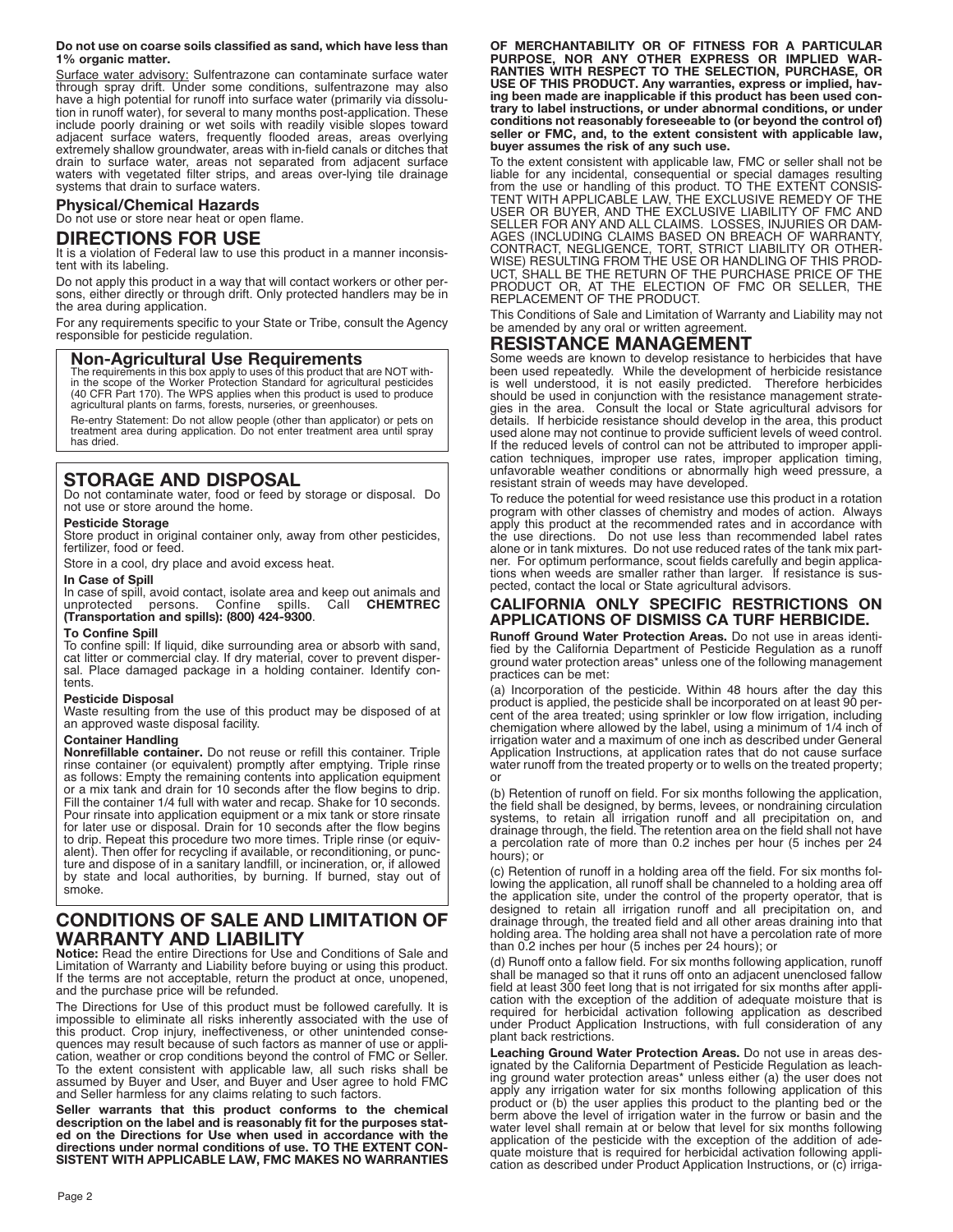tion is managed so that the ratio of the amount of irrigation water applied divided by the net irrigation requirement is 1.25 or less for six months following application of this product.

"Consult with your County Agricultural Commissioner to determine whether the<br>application will be within an area designated by the California Department of<br>Pesticide Regulation as either a Runoff Ground Water Protection Are Areas are also available via the internet at www.cdpr.ca.gov/docs/emon/ grndwtr/gwp\_regs.htm.

# **PRODUCT INFORMATION**

Dismiss CA Turf Herbicide is a selective soil applied herbicide for the control of certain broadleaf weeds, grasses and sedges. When applied according to directions, it will provide control of susceptible species. Dismiss CA Turf Herbicide is formulated as flowable (suspension concentrate) containing four pounds of the active ingredient sulfentrazone per gallon.

The mode of action of Dismiss CA Turf Herbicide involves uptake by weed roots and shoots. Observe all instructions, mixing directions, application restrictions and precautions and other label information of each product when tank mixing with Dismiss CA Turf Herbicide.

**Proper handling instructions:** This product may not be mixed or loaded within 50 feet of any wells (including abandoned wells and drainage wells), sink holes, perennial or intermittent streams and rivers, and natural or impounded lakes and reservoirs. This setback does not apply to properly capped or plugged abandoned wells and does not apply to impervious pad or properly diked mixing/loading areas.

Operations that involve mixing, loading, rinsing or washing of this product into or from pesticide handling or application equipment or containers within 50 feet of any well, are prohibited unless conducted on an impervious pad constructed to withstand the weight of the heaviest load that may be positioned on or moved across the pad. Such a pad shall be designed and maintained to contain any product spills or equipment leaks, container or equipment rinse or wash water, and rainwater that may fall on the pad. Surface water shall not be allowed to either flow over or from the pad, which means the pad must be self contained. The pad shall be sloped to facilitate material removal. An unroofed pad shall be of sufficient capacity to contain at a minimum 110% of the capacity of the largest pesticide container or application equipment on the pad. A pad that is covered by a roof of sufficient size to completely exclude precipitation from contact with the pad shall have a minimum containment capacity of 100% of the capacity of the largest pesticide container or application equipment on the pad. Containment capacities as described above shall be maintained at all times. The above specific minimum containment capacities do not apply to vehicles when delivering pesticide shipments to the mixing/loading site. States may have in effect additional requirements regarding wellhead setbacks and operational containment.

Product must be used in a manner which will prevent back siphoning in wells, spills or improper disposal of excess pesticide, spray mixtures or rinsates.

# **PRODUCT APPLICATION INFORMATION**

Utilize a boomless application system or a boom and nozzle sprayer equipped with the appropriate nozzles, spray tips and screens and adjusted to provide optimum spray distribution and coverage at the appropriate operating pressures. Utilize nozzles and boomless sprayer configurations which produce minimal amounts of fine spray droplets. Do not exceed 25 psi spray pressure unless otherwise required by the manufacturer of drift reducing nozzles or boomless application systems. Apply a minimum of 10 gallons of finished spray per acre.

Water must be used as the carrier for this product when applied alone, or when tank mixed with other herbicides.

Avoid letting this product sit overnight as settling of product and difficulty of resuspending may occur.

Do not allow spray to drift onto adjacent plants as injury to other plants may occur.

# **SPRAY TANK PREPARATION**

It is important that spray equipment is clean and free of existing pesticide deposits before using this product. Follow the spray tank clean out procedures specified on the label of product previously applied before adding Dismiss CA Turf Herbicide to the tank.

#### **Mixing Instructions**

Dismiss CA Turf Herbicide may be tank mixed with other herbicides for control of additional weed species. Mixtures with some other herbicides have not been tested. Conduct an appropriate compatibility test prior to tank mixing with other products. Follow all precautions and restrictions on the tank mix partner label.

For best results, fill spray tank with one half of the volume of clean water needed for the area to be treated. Start agitation system. Slowly add Dismiss CA Turf Herbicide to the spray tank. Complete filling the spray tank to the desired level. Continuous spray tank agitation is required at all times to maintain a uniform spray solution. Make sure Dismiss CA Turf Herbicide is thoroughly mixed before application or before adding another product to the spray tank.

For tank mixtures with other herbicides, a jar test should be conducted to ensure product compatibility before full-scale mixing. Provided the jar test indicates the mixture to be compatible, prepare the tank mixture as follows: Fill the tank one half full with water. With agitator operating, add the recommended amounts of ingredients using the following order: dry granules first, liquid suspensions (flowables) second. Add EC products followed by water soluble products to tank as agitation continues and tank is filled with water. All applicable directions, restrictions and precautions for the tank mixture herbicides must be followed.

Use the Dismiss CA Turf Herbicide mixture immediately after mixing. Do not store the sprayer overnight or for any extended period of time with the Sulfentrazone spray mixture remaining in the tank. Premixing Dismiss CA Turf Herbicide spray solutions in nurse tanks is not recommended.

If Dismiss CA Turf Herbicide is tank-mixed with other herbicides, all additional directions , restrictions and precautions for the tank mixture herbicides must be followed.

# **SPRAY DRIFT MANAGEMENT**

Avoiding spray drift at the application site is the responsibility of the applicator. The interaction of many equipment and weather-related factors determine the potential for spray drift. The applicator and the grower are responsible for considering all these factors when making decisions.

The following drift management requirements must be followed to avoid off-target drift movement from aerial applications. These requirements do not apply to forestry applications, public health uses or to applications using dry formulations.

1. The distance of the outer most nozzles on the boom must not exceed 3/4 the length of the wingspan or rotor.

2. Nozzles must always point backward and parallel with the air stream and never be pointed downwards more than 45 degrees. Where states have more stringent regulations, they should be observed.

The applicator should be familiar with and take into account the information covered in the Aerial Drift Reduction Advisory Information.

### **Importance of Droplet Size**

The most effective way to reduce drift potential is to apply large droplets. The best drift management strategy is to apply the largest droplets that provide sufficient coverage and control. Applying larger droplets reduces drift potential, but will not prevent drift if applications are made improperly, or under unfavorable environmental conditions (see Wind, Temperature and Humidity, and Temperature Inversion section of this label).

### **Controlling Droplet Size**

**Volume:** Use high flow rate nozzles to apply the highest practical spray volume. Nozzles with higher rated flows produce larger droplets.

**Pressure:** Use the lower spray pressures recommended for the nozzle. Higher pressure reduces droplet size and does not improve canopy penetration. When higher flow rates are needed, use higher flow rate nozzles instead of increasing pressure.

**Number of nozzles:** Use the minimum number of nozzles that provide uniform coverage.

**Nozzle Orientation:** Orienting nozzles so that the spray is released backwards, parallel to the airstream will produce larger droplets than other orientations. Significant deflection from the horizontal will reduce droplet size and increase drift potential.

**Nozzle Type:** Use a nozzle type that is designed for the intended application. With most nozzle types, narrower spray angles produce larger droplets. Consider using low-drift nozzles. Solid stream nozzles oriented straight back produce larger droplets than other nozzle types.

**Boom Height:** Making applications at the lowest height that produces a uniform spray pattern will reduce exposure of droplets to evaporation and wind.

**Boom Length:** For some use patterns, reducing the effective boom length to less than 3/4 of the wingspan or rotor length may further reduce drift without reducing swath width.

**Application Height (by air):** Applications should not be made at a height greater than 10 feet above the top of the largest plants unless a greater height is required for aircraft safety. Making applications at the lowest height that is safe reduces exposure of droplets to evaporation and wind.

#### **Swath Adjustment**

**When applications are made with a crosswind toward sensitive areas, the swath will be displaced downwind. Therefore, on the up and downwind edges of the field, the applicator must compensate for this displacement by adjusting the path of the aircraft upwind. Swath adjustment distance should increase, with increasing drift potential (higher wind, smaller drops, etc.). For ground applications, when applications are made with a crosswind towards sensitive areas, the application should leave a buffer to avoid off-site movement.**

#### **Wind**

Drift potential is lowest between wind speeds of 2-10 mph. However, many factors, including droplet size and equipment type determine drift potential at any given speed. Application should be avoided below 2 mph due to variable wind direction and high inversion potential

**Note:** Local terrain can influence wind patterns. Every applicator should be familiar with local wind patterns and how they affect drift.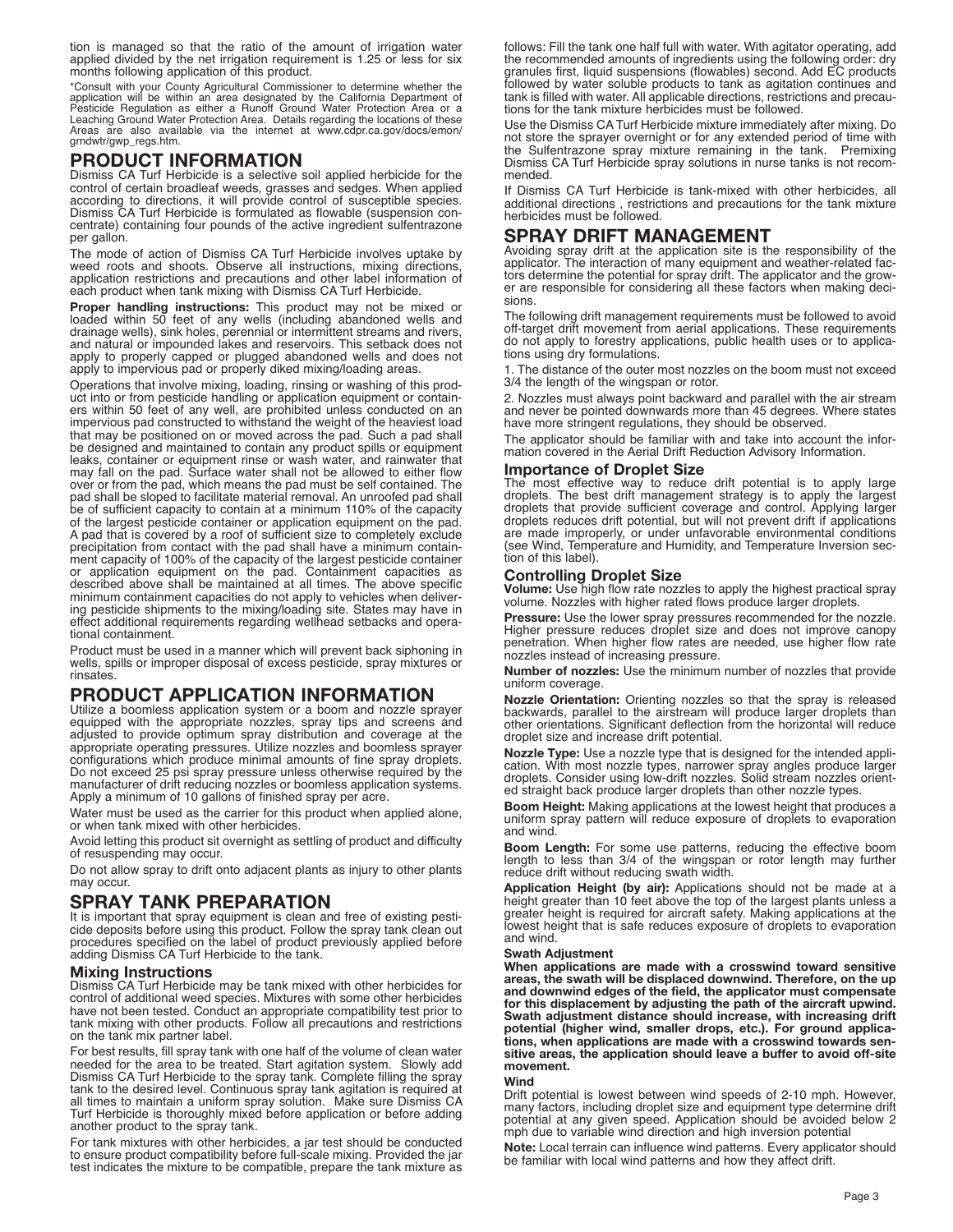#### **Temperature and Humidity**

When making applications in low relative humidity, set up equipment to produce larger droplets to compensate for evaporation. Droplet evaporation is most severe when conditions are both hot and dry.

#### **Temperature Inversions**

Applications should not occur during a temperature inversion because drift potential is high. Temperature inversions restrict vertical air mixing, which causes small suspended droplets to remain in a concentrated cloud. This cloud can move in unpredictable directions due to the light variable winds common during inversions. Temperature inversions are characterized by increasing temperatures with altitude and are common on nights with limited cloud cover and light to no wind. They begin to form as the sun sets and often continue into the morning. Their presence can be indicated by ground fog; however, if fog is not present, inversions can also be identified by the movement of smoke from a ground source or an aircraft smoke generator. Smoke that layers and moves laterally in a concentrated cloud (under low wind conditions) indicates an inversion, while smoke that moves upwards and rapidly dissipates indicates good vertical air mixing.

#### **Sensitive Areas**

The pesticide should only be applied when the potential for drift to adjacent sensitive areas (e.g., residential areas, bodies of water, known habitat for threatened or endangered species, non-target crops) is minimal (e.g, when wind is blowing away from the sensitive areas).

#### **Drift Control Additives**

Drift control additives may be used with all spray equipment with the exception of controlled droplet applicators. When a drift control additive is used, read and carefully observe cautionary statements and all other information on the label. It is recommended that additives be certified by the Chemical Producers and Distributors Association (CPDA).

### **Sprayer Equipment Clean-Out**

**After spraying Dismiss CA Turf Herbicide and before using sprayer equipment for any other applications, the sprayer must be thoroughly cleaned using the following procedure:**

1. Drain sprayer tank, hoses, and spray boom and thoroughly rinse the inside of the sprayer tank with clean water to remove sediment and residues. In addition, thoroughly flush sprayer hoses, boom, and nozzles with clean water.

2. Fill the tank 1/2 full with clean water, and add appropriate detergent or ammonia (follow manufacturer's directions for use). Fill the tank to capacity and operate the sprayer for 15 minutes to flush hoses, boom, and nozzles.

3. Drain the sprayer system. Rinse the tank with clean water and flush through the hoses, boom, and nozzles. Remove and clean spray tips and screens separately.

4. Properly dispose of all cleaning solution and rinsate in accordance with Federal, State and local regulations and guidelines.

Do not drain or flush equipment on or near desirable trees or plants. Do not contaminate any body of water including irrigation water that may be used on other plants.

### **APPLICATION INSTRUCTIONS Turf Use Instructions**

#### **Product Information**

Dismiss CA Turf Herbicide is a selective preemergence and post emergence herbicide which controls annual grasses and broadleaf weeds in established turf areas including, but not limited to, residential and institutional lawns, athletic fields, golf course fairways and golf course roughs. To broaden the spectrum for preemergence control or suppression of annual grasses and/or broadleaf weeds, Dismiss CA Turf Herbicide should be tank mixed with an EPA registered annual grass herbicide. Observe all instructions, mixing directions, application precautions and other label information of each product when tank mixing with Dismiss CA Turf Herbicide.

**Dismiss CA Turf Herbicide is formulated as a flowable (suspension concentrate) containing 4 lb of active ingredient per gallon. The mode of action of Dismiss CA Turf Herbicide involves uptake by both weed roots and shoots. Preemergence application of Dismiss CA Turf Herbicide requires soil moisture for activation. The amount of soil moisture required for activation following application depends on existing soil moisture, organic matter content and soil texture. The most effective preemergence weed control will be obtained when Dismiss CA Turf Herbicide is activated by at least 0.5 inches of rainfall or irrigation within 7 days after application and prior to weed seed germination.**

# **Mixing and Application Instructions**

#### **SPRAY TANK PREPARATION**

It is important that spray equipment is clean and free of existing pesticide deposits before using this product. Follow the spray tank clean out procedures specified on the label of product previously applied before adding Dismiss CA Turf Herbicide to the tank.

Dismiss CA Turf Herbicide is a suspension concentrate intended for dilution with water. In certain applications, liquid fertilizer may replace water as diluent.

#### **MIXING WITH WATER**

For best results, fill spray tank with one fourth of the volume of clean water needed for the area to be treated. Start the agitation system and add Dismiss CA Turf Herbicide to the tank. Make sure Dismiss CA Turf Herbicide is thoroughly mixed before application or before adding another product to the spray tank.

#### **USE OF SURFACTANTS**

Temporary discoloration of some turf types may result from use of surfactants or adjuvants with Dismiss CA Turf Herbicide. High temperatures and high relative humidity may increase the risk of temporary discoloration. Use of surfactants is not recommended unless previous experience has demonstrated combinations with surfactant to be physically compatible and non-injurious to the grass type in question.

#### **MIXING WITH LIQUID FERTILIZERS**

Utilize local recommendations for sources and rates of fertilizer and refer to mixing directions on the fertilizer labels (e.g. UAN or urea solutions). Determine the compatibility of this product with the desired fluid fertilizer by mixing small proportional quantities in advance (See the "TANK MIXTURES COMPATIBILITY" section below).

#### **TANK MIXTURES COMPATIBILITY**

Dismiss CA Turf Herbicide is believed to be compatible with most herbicides, fungicides, insecticides, growth regulators, liquid fertilizers and spray adjuvants commonly used in turf and ornamental plant management. However, when preparing a new tank mix conduct an appropriate compatibility test by mixing proportional amounts of all spray ingredients in a test vessel (jar) prior to tank mixing with other products. Shake the mixture vigorously and allow it to stand for five to ten minutes. Rapid precipitation of the ingredients and failure to re-suspend when shaken indicates that the mixture is incompatible and should not be applied. Provided the jar test indicates the mixture to be compatible, prepare the tank mixture as follows: Fill the tank one fourth full with water. With the agitator operating, add the recommended amounts of ingredients using the following order: dry granules first, and liquid suspensions (flowables) second. As the agitation continues and the tank is filled with water add EC products third followed by the addition of water soluble products.

Read and observe mixing instructions of all tank mix partners. Also read each product's label for Directions for Use, Precautionary Statements and Restrictions and Limitations. The most restrictive labeling applies in all tank mixtures. No label dosage rate should be exceeded. Tank mixture recommendations are for use only in states where the companion products and application site are registered. In addition, certain states or geographical regions may have established dosage rate limitations. Consult your state Pesticide Control Agency for additional information regarding the maximum use rates.

Use Dismiss CA Turf Herbicide spray mixture immediately after mixing. Do not store the mixture.

#### **Ground Equipment**

Power sprayers: Uniform and accurate spray coverage requires proper calibration and operation of spray equipment. The use of marker dyes or foams can improve application accuracy. Boom sprayers equipped with appropriate flat fan nozzles, tips and screens are ideal for broadcast applications. Power sprayers fitted with spray wand/gun may also be used for broadcast application after careful calibration by the applicator. Power sprayers fitted with spray wand/gun are suitable for spot treatments.

Hand operated sprayers: Backpack and compression sprayers are appropriate for small turfgrass areas and spot treatments. Wands fitted with a flat fan nozzle tip should be held stationary at the proper height during application. A side to side or swinging arm motion can result in uneven coverage.

Apply this product in a sufficient volume of carrier solution to provide a uniform spray distribution. Spray volumes of 20 – 175 gallons per acre (0.5 to 4.0 gal/1,000 sq ft) with spray pressures adjusted to 20 – 40 psi are appropriate. Apply the higher spray volumes for dense weed populations.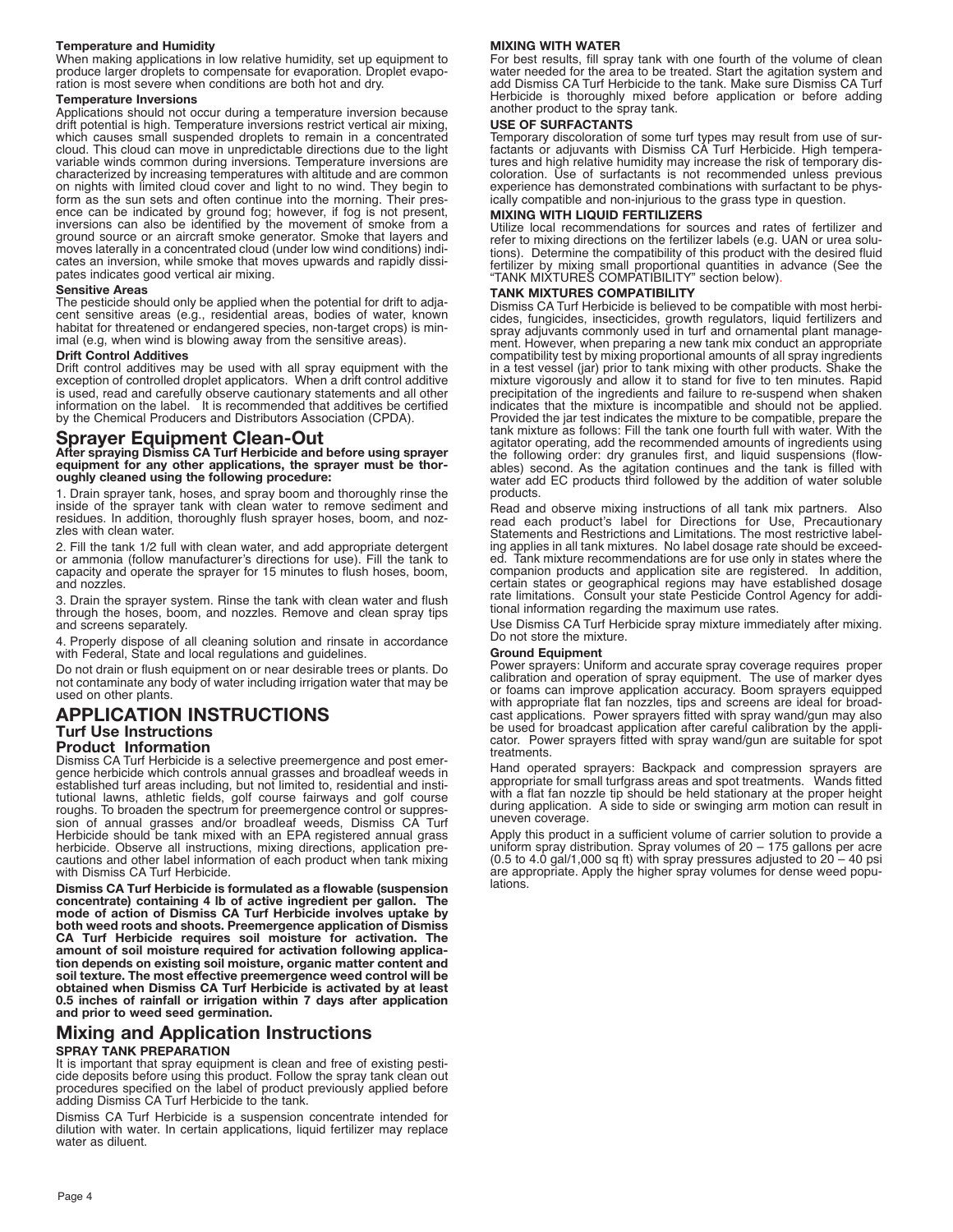#### **Weed Control in Turfgrasses Use Precautions for Turf Use Turfgrass Safety**

This product may be used on seeded, sodded or sprigged turgrasses that are well established. First application of this product can be made following the second mowing providing the turfgrass has developed into a uniform stand with a good root system. Turfgrass injury could result from application of this product on turfgrass that is not well established or has been weakened by stresses such as unfavorable weather conditions, disease, chemical or mechanical influences.

**When applied as directed under the conditions described, the following established turfgrasses are tolerant to Dismiss CA Turf Herbicide at the recommended use rates in a range from 0.125 to 0.375 lb a.i./acre (4 to 12 fl. oz/acre or 0.092 to 0.275 fl. oz./1,000 sq. ft).**

#### **Table 1. Tolerant grasses.**

| Grass Type*                                                                                                                                                                                                                                                                                                                                                                                              | Maximum Use Rate**<br><b>Single Application</b> |         |                                          |  |
|----------------------------------------------------------------------------------------------------------------------------------------------------------------------------------------------------------------------------------------------------------------------------------------------------------------------------------------------------------------------------------------------------------|-------------------------------------------------|---------|------------------------------------------|--|
| <b>Cool Season Grasses</b>                                                                                                                                                                                                                                                                                                                                                                               | <b>Fluid ounces</b><br>per acre                 | Ib ai/A | <b>Fluid</b><br>ounces per<br>1000 sq ft |  |
| Bentgrass, creeping (Agrostis sp.)                                                                                                                                                                                                                                                                                                                                                                       | 4                                               | 0.125   | 0.092                                    |  |
| Bluegrass, Kentucky (Poa pratensis)<br>Bluegrass, Rough <sup>2</sup> (Poa trivialis)<br>Fescue, fine <sup>1</sup> (Festuca rubra)<br>Fescue, tall <sup>1</sup> (Festuca arundinacea)<br>Ryegrass, perennial (Lolium perenne)                                                                                                                                                                             | $4 - 8$                                         |         | $0.125 - 0.25$   $0.092 - 0.18$          |  |
| <b>Warm Season Grasses</b>                                                                                                                                                                                                                                                                                                                                                                               |                                                 |         |                                          |  |
| Bahiagrass <sup>2</sup> (Paspalum notatum)<br>Bermudagrass (Cynodon dactylon) & hybrids<br>Buffalograss (Buchloe dactyloides)<br>Carpetgrass (Axonopus affinis)<br>Centipedegrass (Eremochloa ophuiroides)<br>Kikuyugrass (Pennisetum clandestinum)<br>Seashore Paspalum (Paspalum vaginatum)<br>St. Augustinegrass <sup>2</sup> (Stenotaphrum secundatum)<br>Zoysiagrass <sup>2</sup> (Zoysia japonica) | $8 - 12$                                        |         | $0.25 - 0.375 \mid 0.18 - 0.275$         |  |

\*\*Do not apply more than 12 fluid ounces (0.375 pound of active ingredient) per<br>acre of Dismiss CA Turf Herbicide per twelve month period. The twelve month period is considered to begin upon the initial Dismiss CA Turf Herbicide applica-<br>tion.

1. Use of this product on certain cultivars of Chewings Fescue Fine Fescue or Tall Fescue cultivars may result in undesirable injury.

2. Dismiss CA Turf Herbicide application may cause temporary discoloration to exposed leaf surfaces on St. Augustinegrass and certain cultivars of zoysiagrass bahiagrass, or rough bluegrass. Treated turfgrass will recover with new growth. Discolored leaf tissue will be removed with mowing. To reduce potential for discol-<br>oration, do not apply Dismiss CA Turf Herbicide on turfgrass that is weakened by<br>weather, mechanical, chemical, disease or other related s cultural practices such as adequate moisture and fertility levels to promote healthy turf growth.

\*Dismiss CA Turf Herbicide has demonstrated tolerance on both cool and warm<br>season turfgrasses. However, not all varieties have been evaluated. Turfgrass<br>managers desiring to treat newly released varieties should first app Turf Herbicide to a small area prior to treatment of larger areas.

#### **Application to reseeded, overseeded or sprigged areas:**

Reseeding, overseeding or sprigging of treated areas within one (1) month after application of this product could inhibit the establishment of desirable turfgrasses. Overseeding of bermudagrass with perennial ryegrass at two (2) to four (4) weeks after an application can be done if slight injury to perennial ryegrass can be tolerated.

Best results are obtained for reseeding or overseeding when mechani- cal or power seeding equipment (slit seeders) are used to give good seed to soil contact and proper soil cultivation, irrigation and fertilization practices are followed.

#### **Other Use Restrictions and Precautions:**

Do not apply to golf course putting greens or tees.

Do not use on turfgrasses other than those listed on this label.

Do not apply with surfactants unless previous experience has demonstrated combinations with surfactant to be physically compatible and non-injurious to the grass type in question.

Do not graze or feed livestock forage cut from areas treated with Dismiss CA Turf Herbicide.

Do not apply directly to landscape ornamentals or ornamental beds .

Temporary turfgrass discoloration has been observed when a Primotype plant growth regulator has been either tank-mixed or applied within 7 days of a Dismiss CA Turf Herbicide application. It is recommended that Primo-type plant growth regulator applications be made 7 days prior to, or after Dismiss CA Turf Herbicide application to reduce risk of turfgrass discoloration.

#### **PREEMERGENCE CONTROL OF ANNUAL GRASSES AND BROADLEAF WEEDS**

#### **Control of Summer Annual Weeds:**

**Apply Dismiss CA Turf Herbicide at the application rate for the turf species being managed (4 to 12 fl oz/acre or 0.092 to 0.275 fl oz/1,000 sq ft) prior to weed seed germination in early spring. Applications in early spring will control or suppress the following summer annuals:**

| <b>Black medic</b>                           | (Medicago lupulina)                                            |
|----------------------------------------------|----------------------------------------------------------------|
| Common purslane                              | (Portulaca oleracea)                                           |
| Pigweed, Redroot                             | (Amaranthus retroflexus)                                       |
| Piqweed, Smooth                              | (Amaranthus hybridus)                                          |
| Prostrate knotweed                           | (Polygonum aviculare)                                          |
| Spurge<br>Prostrate spurge<br>Spotted spurge | (Euphorbia spp.)<br>(Euphorbia supina)<br>(Euphorbia maculata) |
| Barnyardgrass                                | (Echninochloa crusgalli)                                       |
| Crabgrass, large                             | (Digitraria sanguinalis)                                       |
| Crabgrass, smooth                            | (Digitaria ischaemum)                                          |
| Foxtail, green                               | (Setaria viridis)                                              |
| Foxtail, yellow                              | (Setaria glauca)                                               |
| Goosegrass                                   | (Eleusine indica)                                              |

#### **Control of Winter Annual Weeds:**

**Apply Dismiss CA Turf Herbicide at the application rate for the turf species being managed (4 to 12 fl oz/acre or 0.092 to 0.275 fl oz/1,000 sq ft) in late summer or early fall to control or suppress the following winter annual weeds:**

| <b>Buttercups</b>   | (Ranunculus spp.)       |
|---------------------|-------------------------|
| Carolina geranium   | (Geranium carolinianum) |
| Common chickweed    | (Stellaria media)       |
| Common groundsel    | (Senecio vulgaris)      |
| Corn Speedwell      | (Veronica arvensis)     |
| Hairy bittercress   | (Cardamine hirsuta)     |
| Henbit              | (Lamium amplexicaule)   |
| Johnnyjumpup violet | (Viola rafeinesquii)    |
| Knawel              | (Scleranthus annuus)    |
| Large hop clover    | (Trifolium campestre)   |
| Mouseear chickweed  | (Cerastium vulgatum)    |
| Parsley-piert       | (Alchemilla microcarpa) |
| Spurweed            | (Soliva pterosperma)    |
| Annual bluegrass    | (Poa annua)             |
| Annual ryegrass     | (Lolium multiflorum)    |

To broaden the spectrum for preemergence control or suppression of annual grasses and/or broadleaf weeds, Dismiss CA Turf Herbicide can be tank mixed with an EPA registered annual grass herbicide. Applications in combination with prodiamine, pendimethalin, dithiopyr or oxadiazon will provide broad spectrum control of the weeds listed above. Read the label recommendations of the tank mix partner to determine grass species safety, use rate and application procedures. Follow all label restrictions, use directions and precautionary statements before using these tank mixtures. Read and follow the "TANK MIXTURES COMPATIBILITY" section of this label for instructions on how to determine the compatibility of tank mixtures.